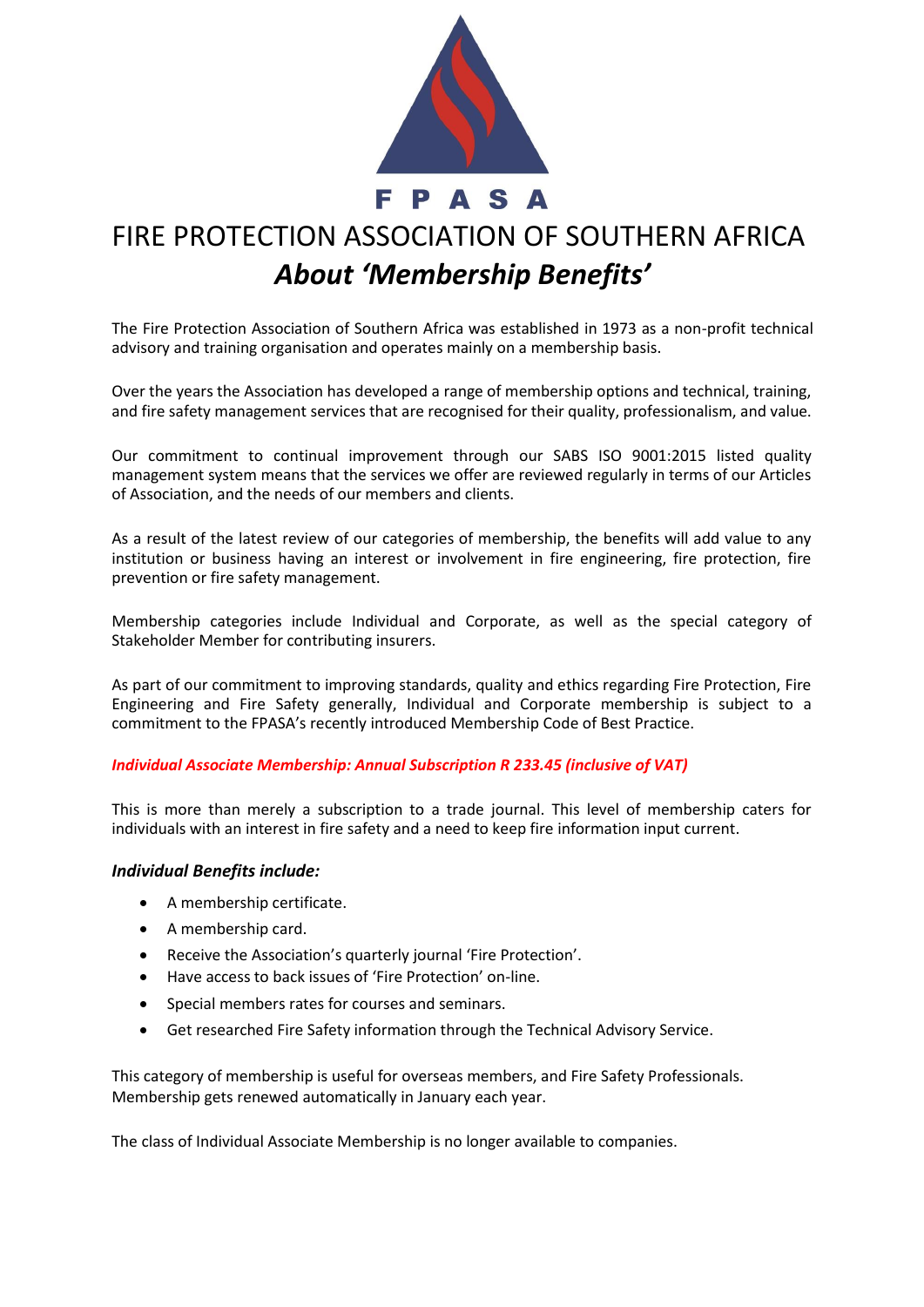## *Corporate Membership: Annual Subscription R 1 381.15 (inclusive of VAT)*

For companies and organisations requiring unlimited access to extensive fire safety support for staff.

## *Corporate Benefits include:*

- A membership certificate.
- A membership card.
- The Association's quarterly journal 'Fire Protection'.
- Access to back issues of 'Fire Protection' and other FPASA publications on-line.
- Special members rates for courses and seminars.
- Members discounts on local and international publications.
- Unlimited access to the on-line library catalogue.
- Use of the FPASA Member Logo (T & C's apply)
- The option to add other branches/divisions of the same company with full Corporate Membership benefits at a discounted fee (subject to centralised membership billing).

Corporate Membership can only be taken out in the registered name of a Company. Membership gets renewed automatically in January each year.

## *Stakeholder Membership:*

These are 'Ordinary Members' in terms of the Association's constitution.

Stakeholder Members contribute to the functioning of the FPASA through funding, participation on the Association's Board of Directors, Annual General Meeting attendance and voting, and participation on the Insurer Project Advisory Committee (IPAC) which provides input, guidance and monitoring of insurer projects and research work conducted by the Association. This presently includes the fire brigade evaluation project, participation on SANS Committees and representing the insurance industry on relevant forums such as the Fire Brigade Board and National Service Advisory Committee.

Some funding is channelled to goodwill work and support of the library/information centre, while the bulk of the funding is used for initiatives to help reduce potential insurer losses. This is expedited through representation to facilitate and improve legislation, legal compliance, codes/standards and best practice regarding fire safety management and manual intervention in the workplace and professional fire service.

#### *Stakeholder Benefits include:*

- Corporate Membership benefits for the Head Office and the main branch in each region.
- Additional discounts on member fees for training, technical services and publications.
- Library loan facility.
- Feedback and reports from all insurer projects and representation activities.

Stakeholder membership is presently limited to short-term insurance companies and re-insurers.

Other interested parties are; however, welcome to submit an application for motivation for consideration by the Association's Board of Directors.